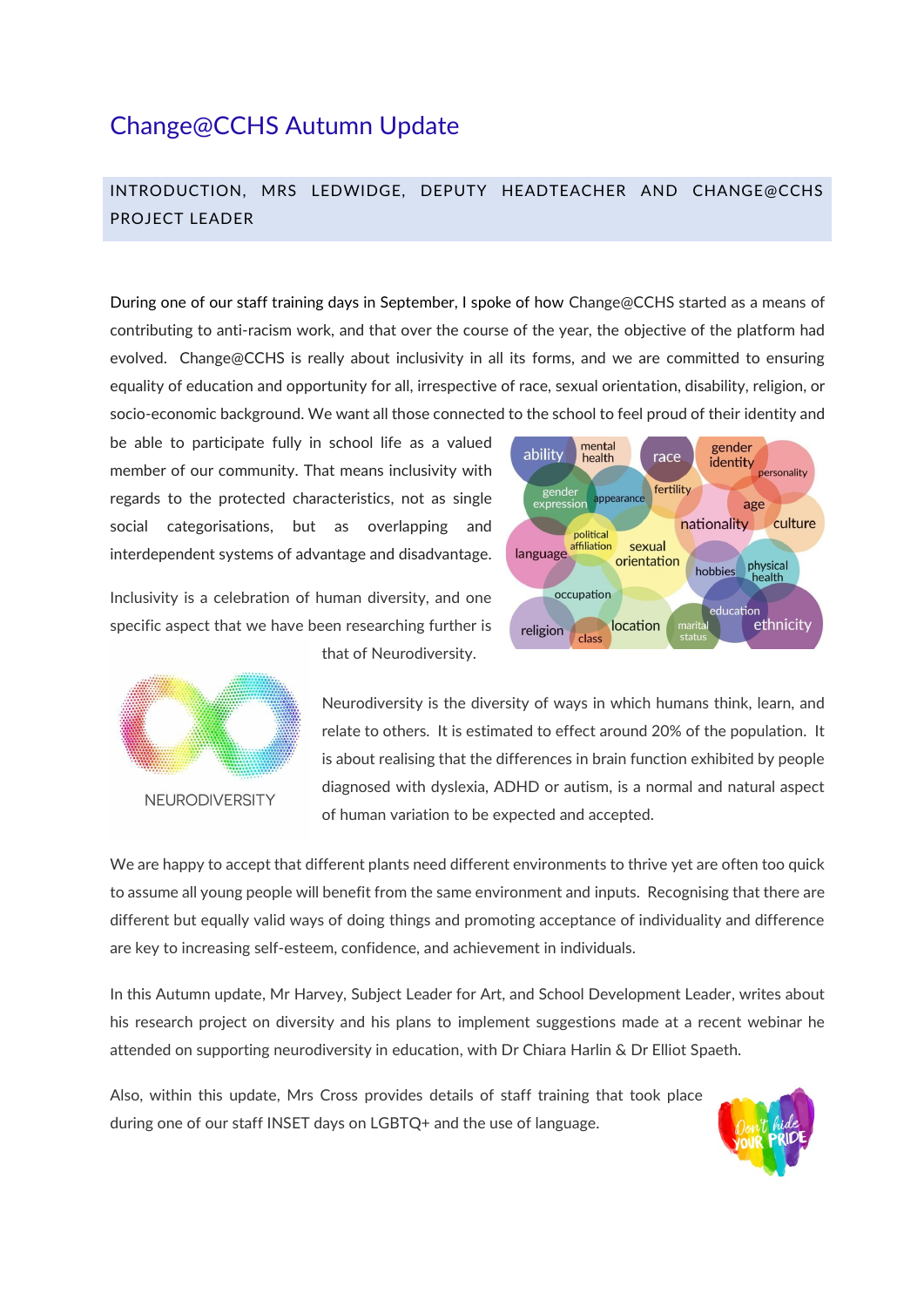

October marks Black History Month, the annual celebration of the history, achievements, and contributions of black people in the UK. This year the uplifting theme of *Proud to Be* was observed by students in Years 10, 12, and 13. Miss Harrison provides details of this truly inspirational assembly

delivered to our school community.

In an initiative promoted by Mrs Dawson, our Subject Leader of History, teachers across the school have been sharing examples of Black men and women who inspire them. Look out for posters like this one around the School campus.

| Mrs Ledwidge is inspired by<br><b>Toni Morrison</b>                                                       |                                                                                                                                                                                                                                                                                                                                                                                                                                                                                                                             |
|-----------------------------------------------------------------------------------------------------------|-----------------------------------------------------------------------------------------------------------------------------------------------------------------------------------------------------------------------------------------------------------------------------------------------------------------------------------------------------------------------------------------------------------------------------------------------------------------------------------------------------------------------------|
| gon't subscribe to patriarchy, and<br>Longit think it should be                                           | · Born Chloe Ardelia Wofford, American novelist, essayist, book<br>editor and college professor, born and lived in the USA between<br>$1931 - 2019.$<br>. Noted for her examination of Black female experience.<br>. Toni was the Pulitzer Prize winner for Beloved - This celebrated<br>work addresses the barsh consequences of racism in the USA.<br>. Awarded the Presidential Medal of Freedom, the National<br>Humanities Medal, and a Nobel Prize in Literature.<br>. She was outspoken on her views about equality. |
| substituted with matriarchy. I think<br>It's a question of ocultable access.<br>and the operate of done." | <b>CCHS Black History Month 2021</b>                                                                                                                                                                                                                                                                                                                                                                                                                                                                                        |

## DIVERSITY

### MR HARVEY, SUBJECT LEADER FOR ART AND SCHOOL DEVELOPMENT LEADER

During the first staff twilight, Mr Harvey launched his school development research project on Inclusivity

(which includes LGBTQ+) to teaching staff. Attendees were invited to complete a survey on their current understanding of Inclusivity. Information from this survey was collated and analysed and gave a real insight into the areas where we can make the biggest impact. Information has been shared with the School Development Leaders and will be cascaded to all staff next half term.

The next step for this project is to work with our students on the areas they would like to develop; this will help to inform the direction of the research project. An 'Art is for



Everyone' display has been erected in V23 and V24 to celebrate inclusivity. This reflects of our commitment to Inclusion in our school.

As part of Mr Harvey's research, he attended a webinar on supporting neurodiversity in education, with Dr Chiara Harlin & Dr Elliot Spaeth. The webinar focused on learning, and the fact that not all people think the same way; examples were shared from different educational settings on Inclusivity and creating change.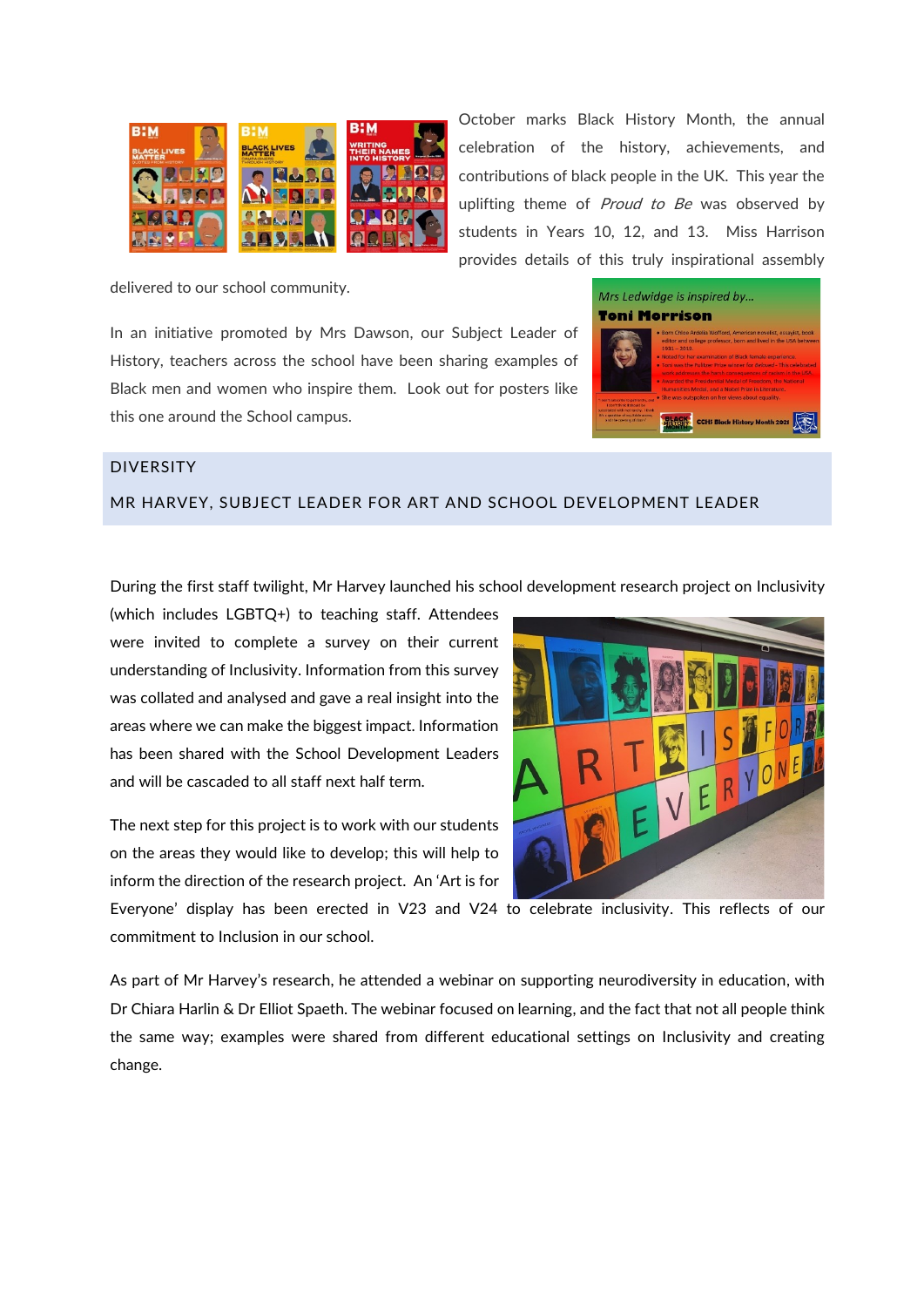## FILMSOC SIMRAN JOHAL, ON BEHALF OF THE YEAR 13 CHANGE & DIVERSITY PREFECTS

FilmSoc has been running on alternate Friday lunchtimes in V22 from 12:45-13:30. So far, we have had interesting discussions ranging from Neurodiversity, exhibited by The Joker, to Diversity in Disney Princess films. It has been a really rewarding experience hearing the opinions of all year groups, due to the style in which we run FilmSoc. We use a self-reporting method, where statements are given to members of FilmSoc and they can choose from 'Strongly Disagree' to 'Strongly Agree.' We have found this to be useful in immediately driving discussion. At the end of FilmSoc, we have used questionnaires to evaluate student experience. We use this feedback when planning follow-up sessions.



The issues that have cropped up in our discussions always take us further than expected, which goes to prove how film is a great stimulus for discussing diversity. We try to incorporate film theory such as world-building, character arcs, and narrative styles to give us technical awareness of directors' choices in their storytelling. It's been productive to

use these theories as focal points to form arguments about Change and Diversity, and we hope to continue doing this.

The Change and Diversity Prefects would love to hear some ideas, or really pressing issues that you feel can be discussed via film. Let us know your suggestions and help us make FilmSoc suited towards what is relevant for everyone.

### LGBTQ+

## MRS CROSS, ASSISTANT HEADTEACHER – TEACHING & LEARNING AND PROFESSIONAL DEVELOPMENT

As part of our September INSET training programme, staff were joined by Dr Elly Barnes MBE, from Educate and Celebrate, who spoke to us about LGBT+, language, legislation, and how to help support our school with inclusivity. Dr Barnes is a long serving teacher, and founder and CEO of Educate & Celebrate, an LGBT+ education charity that empowers and supports leadership teams, governors, teachers, students, and parents, to build a future of inclusion and social justice in their communities. Beginning in the UK in

2005, and spearheading the Department for Education HBT anti-bullying project, Elly went on to be voted No: 1 in The Independent on Sunday's Rainbow List 2011 for her commitment to LGBT+ in education, and DIVA Activist of the Year in 2018. The session was extremely well received and was a fantastic start to our continued commitment to Change@CCHS this academic year.

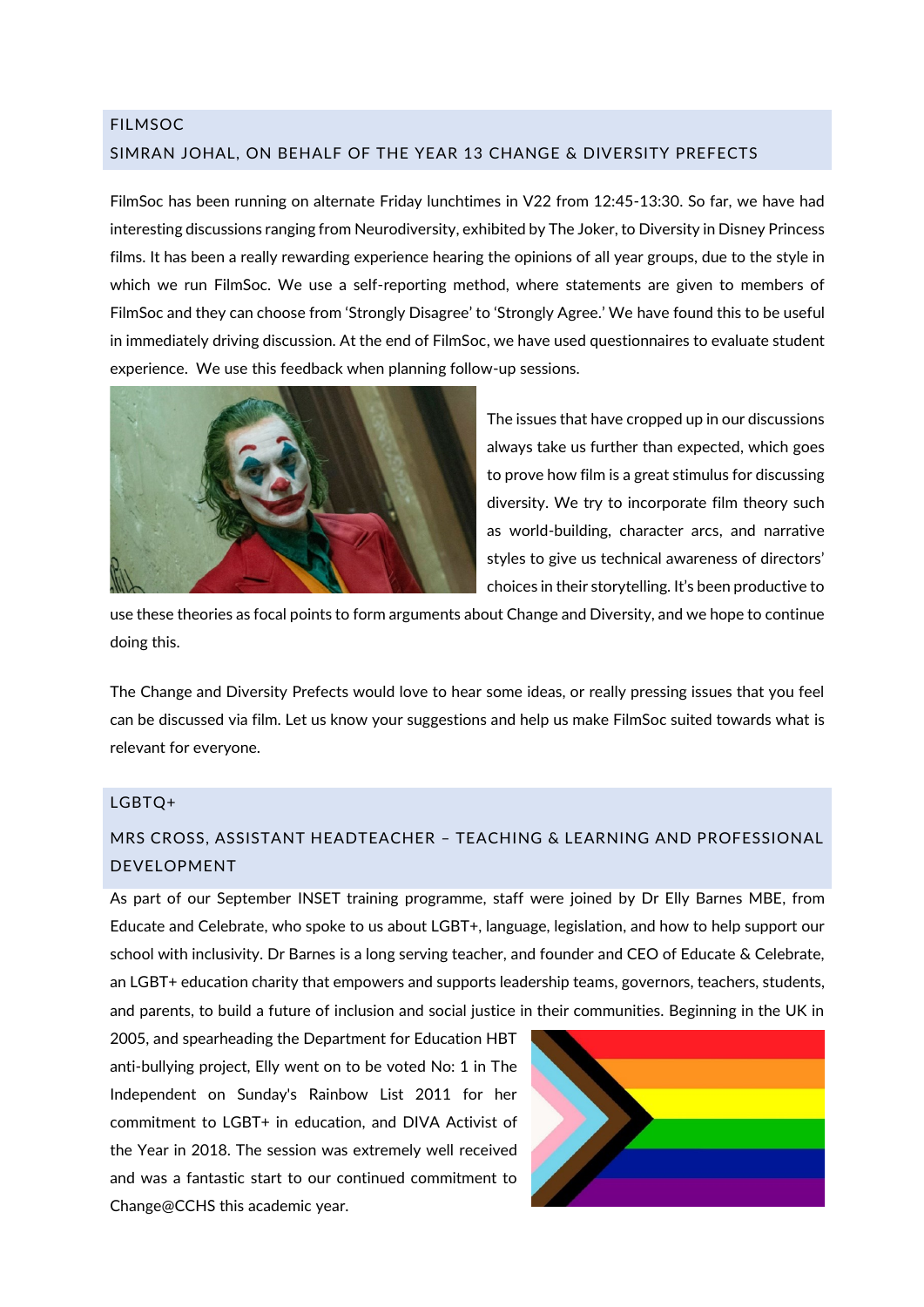## DIWALI ARUSHI SHARMA, YEAR 10 STUDENT

Diwali, takes place on 4th November this year and is a celebration enjoyed by Hindus, Sikhs and Jains. Although the celebration holds different meaning for each faith, Diwali's celebrations and promise of a better tomorrow and are shared by all. The festival of lights is indeed the most awaited and celebrated festivals of India. This wonderful festival is the celebration of five days. On the first day (Dhanteras), people clean their houses and buy kitchen utensils or gold and silver as a sign of good fortune. On the second day (Choti Diwali), colourful decorations and clay lamps are furnished. Day three, the main day of Diwali brings families together for Lakshmi pooja, during which they praise the Goddess Lakshmi and host grand dinners. The same festivities continue on day 4 (Govardhan Puja), which signifies the day where Lord Krishna saved the people of Gokul from the wrath of Lord Indra by lifting the Govardhan mountain, and day 5 (Bhai Dooj) which is associated with the strong bond of love between a brother and a sister. Exchange of gifts also occur these last two days, and families and friends are welcomed into homes.

In my family, 2 weeks before the celebration of Diwali, we start cleaning our house to welcome the muchanticipated feeling of the wonderful festival and buy new items which we decorate the whole house with. On Dhanteras, we worship the god and goddess of wealth (Dhan) and we buy new clothes and silver coins. In the following days, we visit our cousins' place to exchange delectable, mouth-watering Indian sweets (my personal favourite being Kaju Katli- a fudge-like dessert made from cashews!) and place diyas (lamps of light) around the whole house to celebrate the triumph of good over evil. On the main day of Diwali, my sister and I love to make colourful rangolis in the morning (traditional Indian art made from coloured sand) which we decorate the floor with. In the evening, I wear a new beautiful traditional dress and get ready to

worship Goddess Lakshmi with my family. After eating a wonderful grand dinner cooked by my wonderful mum, we get together in our back garden to enjoy some fireworks. Beautiful flashes of pink, gold, red, blue, of different shapes and sizes shoot up into the sky, ending the day by filling us up with joy as my sister and I stare in awe and film them. Here's a fun experience of mine to end--last Diwali, I tried to actually light a firework myself for the first time and indeed it was a bit scary at first, but it turned out to be the most beautiful one of the night which made me feel really special! Happy Diwali everyone!

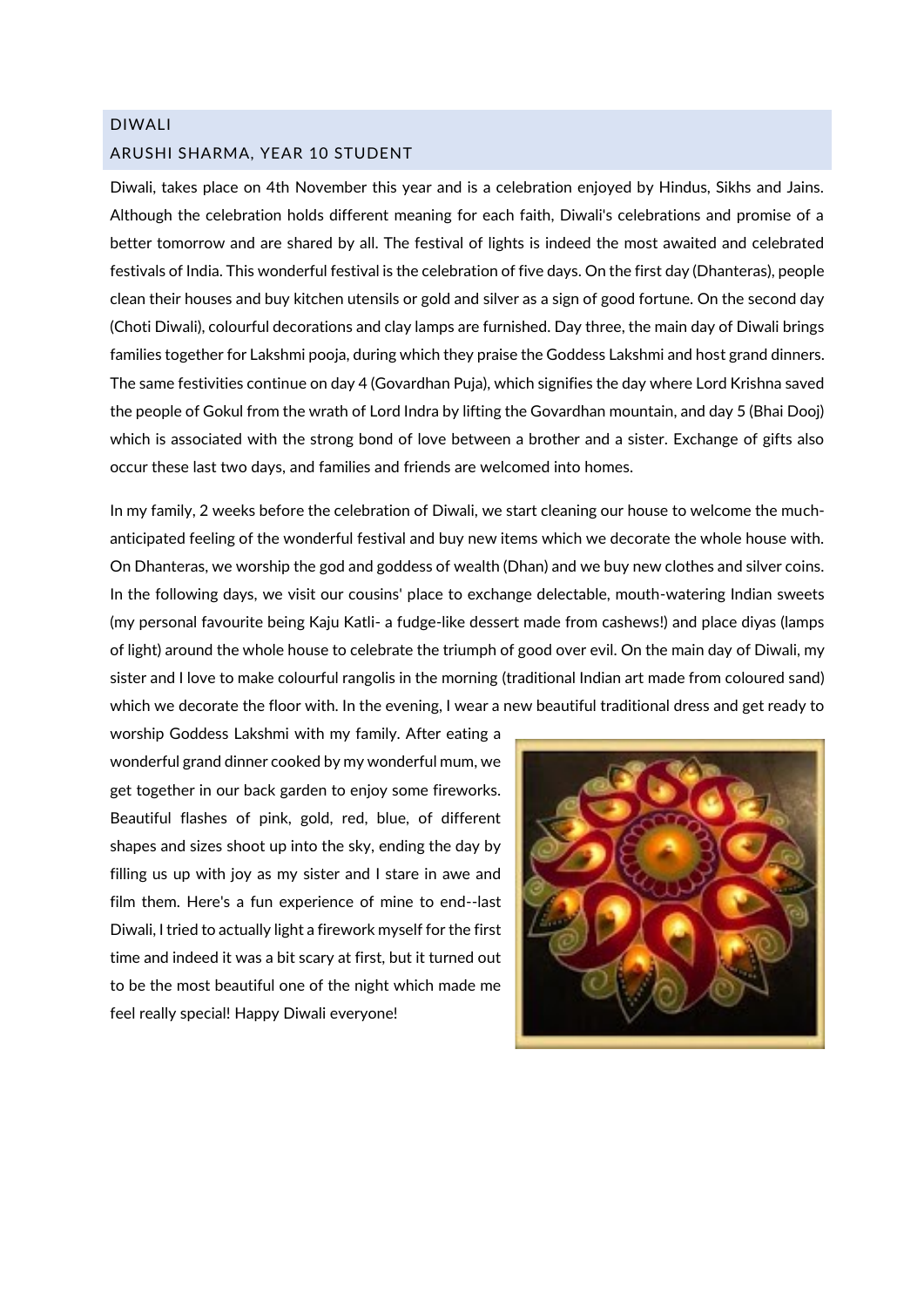#### AFRO-CARIBBEAN SOCIETY

#### AZARIA TAKYI – PRESIDENT OF AFRICAN-CARIBBEAN SOCIETY (ACS)

"The need for change bulldozed a road down the centre of my mind." Maya Angelou- Author, poet and civil rights activist

Change is not an immediate transformation. It is a painstaking, arduous process. However, the reason for change and its ultimate effect, surpasses any presumptuous doubt or former regret. And as Maya Angelou stated, the need for change should truly be the focus of everyone's mind, as "change is the law of life" -John F. Kennedy

Change@CCHS was that first step in acknowledging and gaining control of what actions needed to be taken, to evoke this change.

By gaining inspiration and feeling emboldened by the new project established, I undertook the responsibility of creating the first African-Caribbean Society (ACS). Working hand in hand with the Change@CCHS project, the integral foundation of this society was to empower girls of African and Caribbean



descent within CCHS, whilst they were experiencing, arguably the most influential years of their secondary school lives.

By establishing a safe space for the younger students, celebrating parts of their individual identities that were concealed away, in their hopes of 'fitting in', African-Caribbean Society enacts a welcoming community, integrated within CCHS for all races and ethnicities. It is within these meetings, that sisterhoods are formed, confidence is cultivated, and all voices are heard. Furthermore, a focal aim of ACS was to encourage discussions around Black experiences and stereotypes, eradicating the sense of 'tip-toeing' around 'uncomfortable conversation's and embracing African-Caribbean culture all year round, not just limiting it to Black History Month.

African-Caribbean Society will continue to provide that comfortable, safe space for all Black girls to have their voices acknowledged and heard; ensuring the decorum of respect is maintained and continuing the persistence of pushing for change.

and content.

#### DIVERSITY SOCIETY

## MR HUGHES, TEACHER OF HISTORY AND CO-SUBJECT LEADER OF GOVERNMENT & POLITICS

Diversity Society launched in September and is being led by three Year 12 students who originally started the plans for this during the January lockdown. The group is ever expanding and now has around 20-30 regular members who meet every Monday lunchtime. Topics discussed so far include racial bias in the music industry, representation of different cultures in the wider media, and feminism, and they have currently expanded into wider discussions regarding the themes raised in the BBC's documentary series Black & British: A Forgotten History. The society is open to all students in Year 10 and above, promoting lively discussion and debate. Students are already busy planning themes for next half term.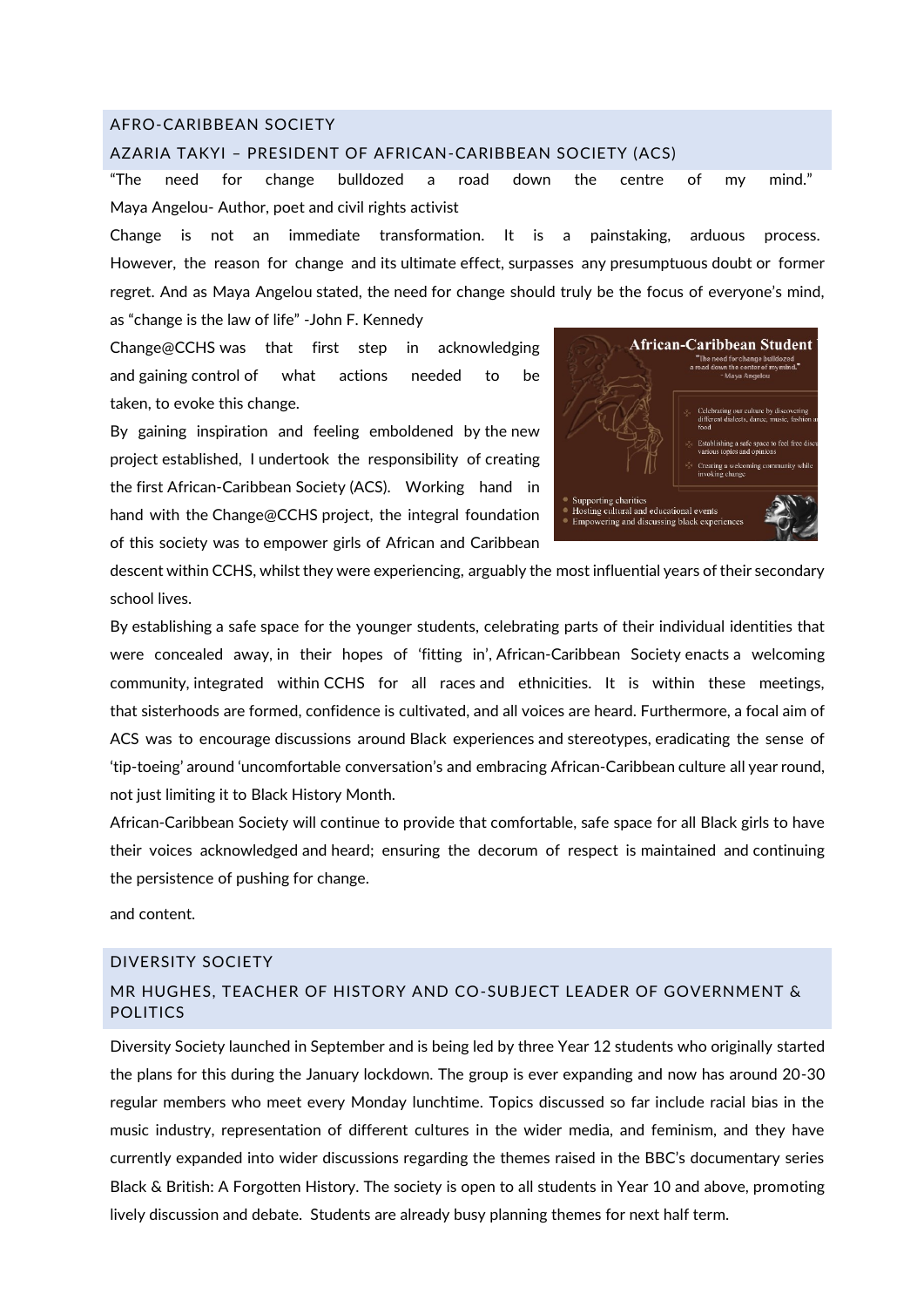#### DIVERSITY AND BROADENING THE CURRICULUM

## MISS POCOCK, SUBJECT LEADER OF GEOGRAPHY AND SCHOOL DEVELOPMENT LEADER

Focusing on 'Diversity and Broadening the Curriculum', the aim of the Diversity research focus is ultimately to foster a sense of belonging at CCHS in all students, parents, and staff, and to ensure that everyone feels

included, represented, and seen. This will include exploring different ways to equip CCHS staff, students, and parents, with the tools (including language, knowledge, and confidence) for being actively antiracist; to create opportunities for our school community to come together to celebrate a diverse range of global cultures and festivals; and to build on existing approaches to further enable critical engagement with knowledge through curriculum audits and



opportunities for exploring our subject disciplines from different perspectives. Following an initial survey of CCHS teaching staff, I will be attending the 2021 'Diversifying the Curriculum Conference' in November. From this I hope to gain more insight, from leading academics and figures in this field, into the many ways in which all subjects can embed more diverse perspectives within their teaching and learning. I will also begin working more closely with the Diversity Prefects next half term to identify, from their perspective, the areas of the CCHS curriculum that could benefit most immediately from more diverse perspectives.